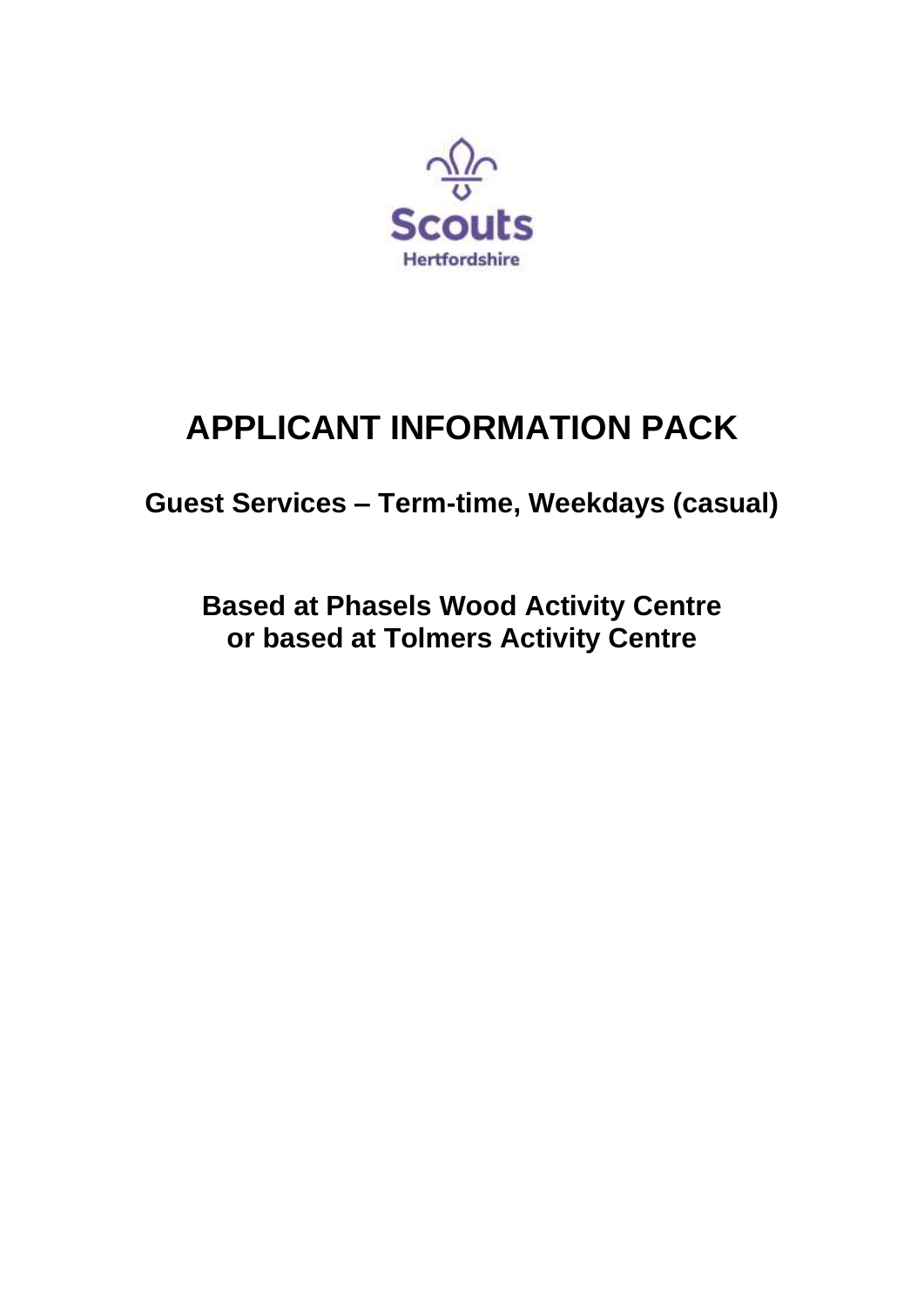

# **ABOUT US**

Scouting in Hertfordshire began formally in 1908, with 16 Districts, after Percy Everett met with Lord Baden-Powell at a dinner party and was encouraged to form a Scouting structure in the County. Hertfordshire now covers 18 Districts, split into over 180 Groups.

With such a big emphasis on adventure and outdoors in Scouting, Hertfordshire offers four Activity Centres within the County for day visits, camping and adventure needs. We also offer one centre in Scotland for trips further afield.

The four sites in Hertfordshire are:

**Phasels Wood Activity Centre**, based in Kings Langley. This site has been a Scout Activity Centre and Camp site for over 85 years and covers an area of 95 acres in rural Hertfordshire: 30 acres of woodland, 30 acres of rolling meadowland and a large 30 acre field. The site offers a choice of camping and indoor accommodation, as well as plenty of activity options for groups of all sizes.

**Tolmers Activity Centre**, based in Cuffley. This site has 70 acres of camping fields offering activities for small or large groups and can be combined with camping trips or indoor residential stays.

**Well End Activity Centre**, based in Borehamwood. With 5 acres of meadow, four acres of enclosed woodland and a range of activities. There are a range of camping, indoor and meeting spaces on offer.

**Harmer Green Activity Centre**, based in Welwyn. Offering 44 acres of woodland, this site is available to book by Hertfordshire Groups for daytime and evening visits to support the delivery of the Scouting programme. Access to the site is on foot only at the moment.

The fifth site in Scotland is:

**Lochearnhead Activity Centre**, based in Sterling. The site consists of a converted railway station and is currently undergoing a major refurbishment to extend and improve our offering of indoor spaces for dining and sleeping in addition to our outdoor space for camping. The site is perfectly located in the Loch Lomond and Trussocks National Park where plenty of outdoor activities are available.

Hertfordshire Scouts offer a wide range of activities to our customers including: Abseiling, Aeroball, Archery, Climbing Wall, Crate Stacking, Cresta Run, High Ropes, Ice Climbing, Kayaking, Orienteering, Pedal Karts, Rifle Shooting, Revolving Climbing Wall and Traverse Wall, Underground Tunnel System and Zip Wire. We also run mobile activity equipment for offsite events, as well as providing private parties and catering for centre visitors.

Further details of the Centres and activities can be found on our website at www.hertfordshirescouts.org.uk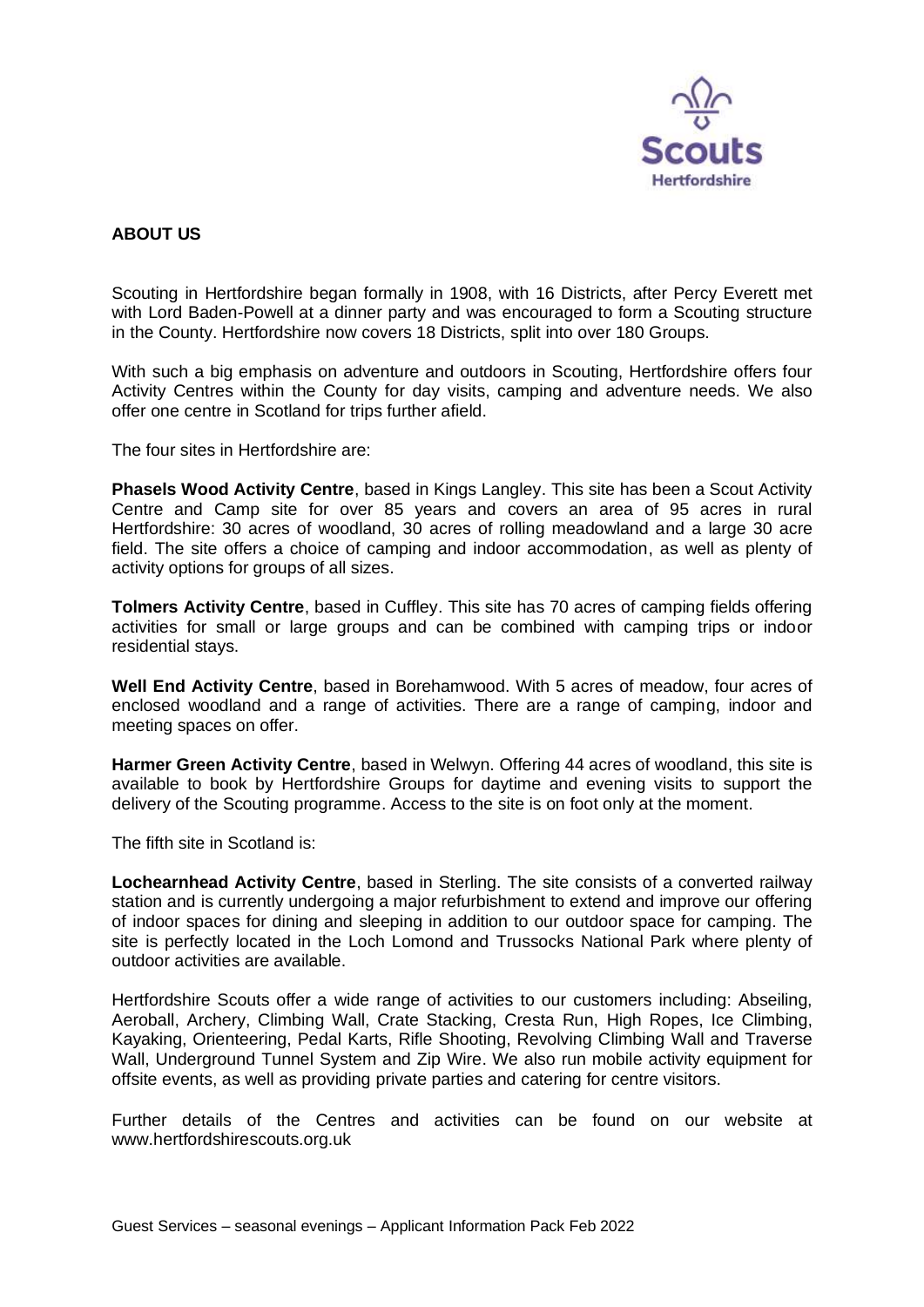

Scouts  $\frac{\Delta L}{\Delta t}$ 

**Hertfordshir** 

# **The Scout Association Vision & Values**

Everything we do in Hertfordshire Scouts is undertaken in line with The Scout Association, so it is important that all our staff are aware and understand their Vision and Values.

Vision:

By 2025 we'll have prepared more young people with skills for life, supported by amazing leaders delivering an inspiring programme.

We'll be growing, more inclusive, shaped by young people and making a bigger impact in our communities.

Values:

Integrity - We act with integrity; we are honest, trustworthy and loyal. Respect - We have self-respect and respect for others. Care - We support others and take care of the world in which we live. Belief - We explore our faiths, beliefs and attitudes. Co-operation - We make a positive difference; we co-operate with others and make friends.

# **Hertfordshire Scouts Strategy for 2021-2023:**

Hertfordshire Scouts will be working on the delivery of the workstreams set out in the Scouts Vision 2025

#### Pillars of the Scouts Vision 2025

Focus on the areas that we can be better at and influence locally

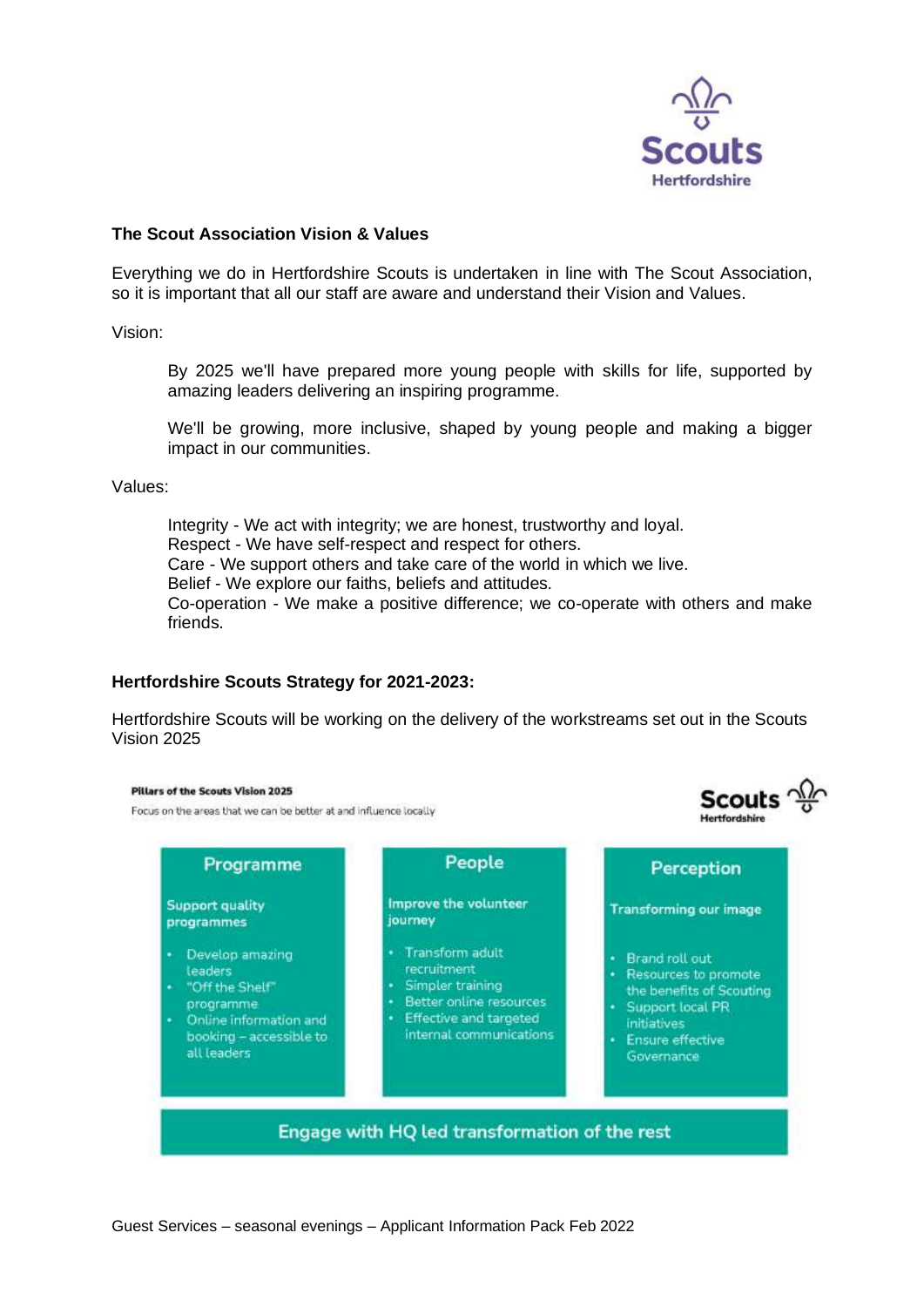

Locally we will emphasise:

- Supporting the resumption of face-to-face Scouting,
- recovering our youth and leader membership numbers through a focus on group **Scouting**
- A focus on governance and risk management
- Safe re-opening of our Activity Centres, prioritising Scouting users
- Financial recovery, including servicing our CBILS loan and re-building reserves

Deliver a "One Team" approach across the County Team through the implementation of "Team Herts", building cross functional relationships between sections, activities team and adult support functions

Recruit talented individuals to key roles in the County Team, review existing posts to ensure "round peg in a round hole" across the board

Develop stronger two-way communication with District Commissioners to support them in the maintenance of existing groups and the delivery of growth

To deliver a "fit for purpose" digital foundation – through our digital strategy

Enhance our influence with key partners and supporters, ensure we have a fair share of voice in the broader Hertfordshire Youth community

Support the strengthening of training and governance across the membership

Our aim is to restore our membership to 2020 census levels by 2023, with 20,000 members by 2025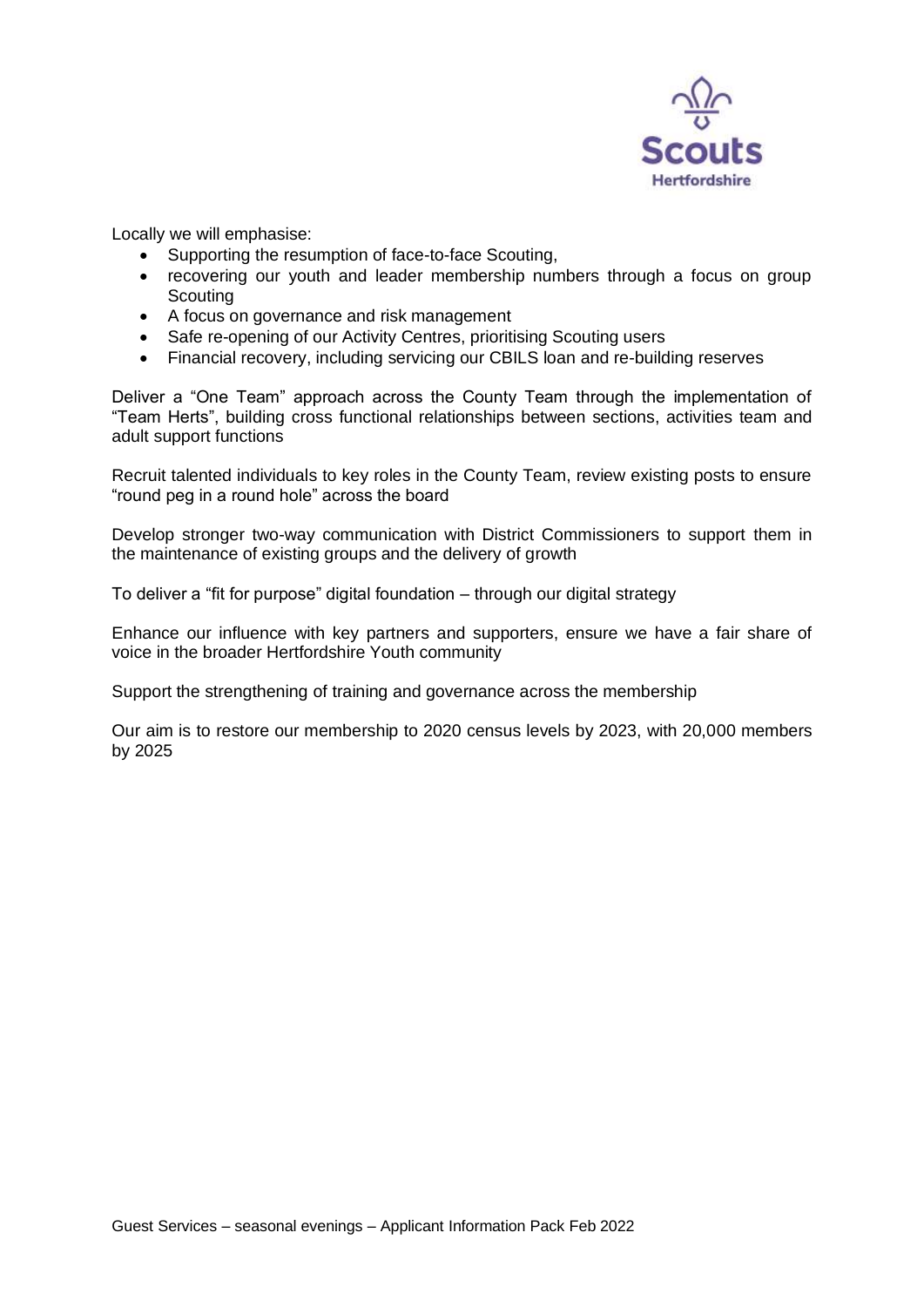

# **Hertfordshire Scouts Structure**





# **The County Executive & The Activity Centres Management Committee**

Hertfordshire County Scout Council is a Registered Charity and its Executive Committee, which comprises the Trustees, maintains an overview of all Scouting and commercial activity. The County Commissioner and County Chairman take a particular interest in County's Activity Centres, as does the County Treasurer. Specific members of the Executive Committee take a lead in various aspects of site business, such as remuneration, safeguarding and health and safety. A member of the Executive Committee chairs the Activity Centres Management Committee.

The Activity Centres Management Committee (ACMC) meets throughout the year and reports back regularly to the County Executive. The Committee, including the Manager Activity Centres & Support Functions, is responsible for the long-term strategic planning for all County sites, maintaining a financial overview as well as overseeing what is happening and dealing with matters of urgency. The Committee appoints specialists to advise when necessary.

# **Manager Activity Centres & Support Functions**

The Manager Activity Centres & Support Functions has overall responsibility for the managerial and operational aspects of our Activity Centres and County Support functions. They are responsible for staff management and deployment, budgets, performance, recruitment, health & safety and the overall customer experience. They are supported by HR, County Secretary, Chair of the ACMC and County ASU Manager.

# **Experience Managers**

The Experience Managers have day to day responsibility of running the four Hertfordshire Activity Centres and support the Activity Centre and Support Functions Manager in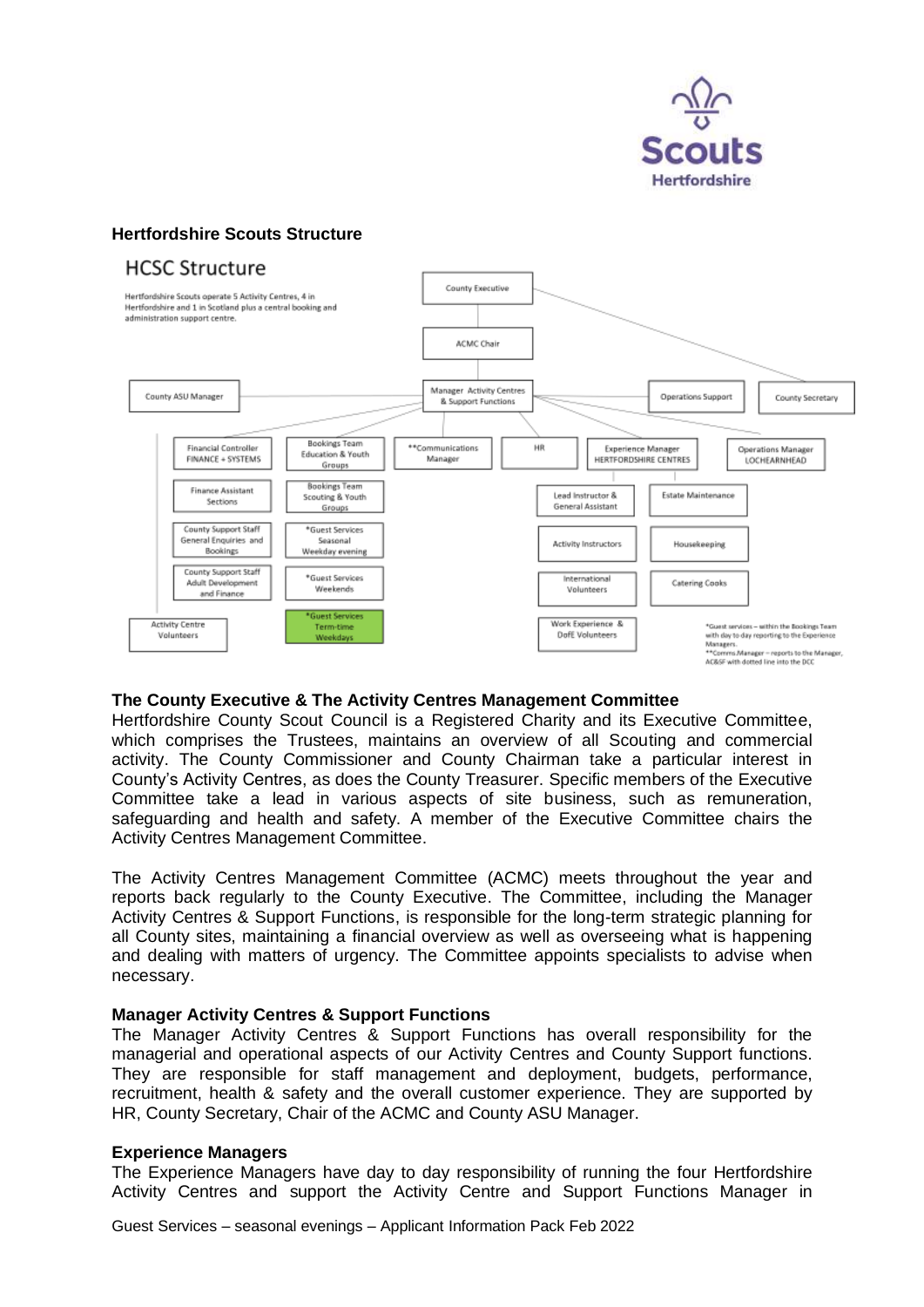

delivering the overall strategic plan and operational activities. They are responsible for ensuring the whole experience for the customer is positive, from the moment they come on site, to the moment they leave, and that the staff display professionalism and excellent customer service at all times. They ensure all buildings and grounds are ready in advance of the customer arriving and put together staff rotas to make sure all activities can be delivered appropriately and as requested. Experience Managers are also able to deliver activities and provide hands-on maintenance knowledge.

# **Bookings Team**

The bookings Team are responsible for the design and delivery of quality programmes for our customers, which predominantly are from Scouting, Guiding, Youth Groups or Schools. The team aims to discuss their needs and provide safe, fun, educational, high quality and memorable experiences.

# **Guest Services**

Our Guest Services team provide excellent customer service to our customers during the day as well as providing our essential out of office hours customer service. They are the face of Hertfordshire Scouts in the evenings (during the summer months) and during the weekends (year-round). They have varied responsibilities, dependent on how many and the type of groups visiting the Activity Centres. During busy periods they will be meeting & greeting customers, providing information and appropriate equipment for the activities, checking the customer has everything they need, making booking amendments on the booking system, addressing issues which arise and locking up at the end of the sessions. During quieter months they will provide additional admin support to our Bookings team and Finance Department. The Guest services will work with the Experience Managers and Bookings team to ensure all the customer needs are met.

# **Other Functions**

Within the team we also have staff responsible for Finance, Marketing and Communications to aid the smooth running of the operations of the Hertfordshire Scouts sections, to ensure that our events and services are appropriately marketed, and we are meeting our charities obligations.

# **Activities Team**

Our current Lead Instructors and General Assistants combine both supervision and hands on activity delivery. They act as the focal point for visitor activity enquiries. They work with our Management team, Bookings Team and Guest Services to ensure that they and their team deliver high quality, safe, activity experiences and help to create innovative programmes and learning experiences. They also use their practical skills to ensure that the Centres are always looking at their best. This team is at the heart of delivering a quality customer experience.

# **Estate Maintenance**

Our four Hertfordshire Activity Centres offer very different experiences to our customers, from the basic camping experience for Scout groups through to corporate team away days. All our customers expect the Centres to be ready for their visit and for everything to be functioning appropriately. This means that it is essential the buildings are maintained and presented to a high standard, the toilet and shower blocks are all working well, the equipment and vehicles are all maintained and checked regularly and that the land at each Centre is looked after appropriately. Seasonally this role changes as the summer months will

Guest Services – seasonal evenings – Applicant Information Pack Feb 2022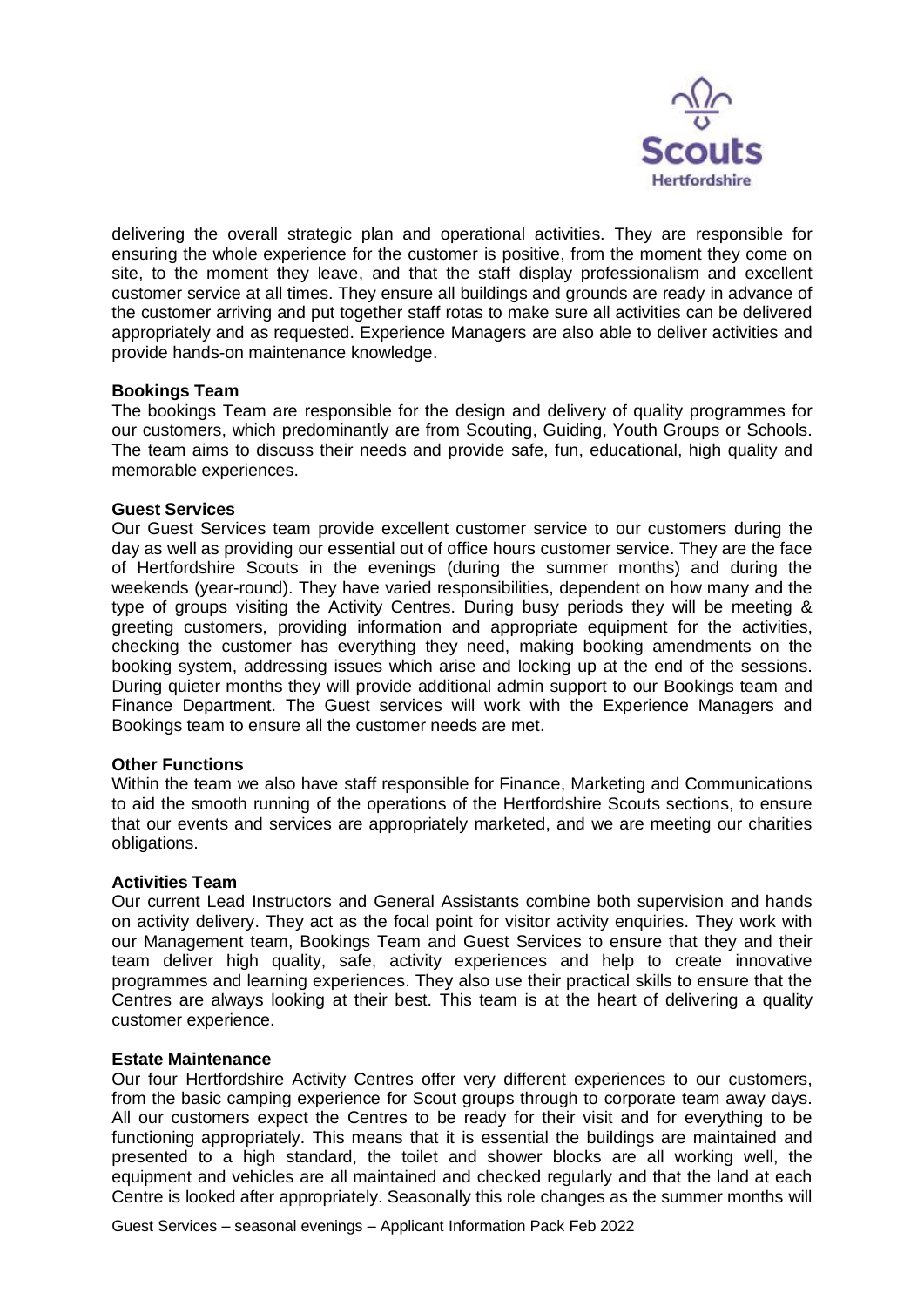

involve a great deal of grass cutting while the winter months allow for more maintenance and planning activities to be undertaken. Estate Maintenance work with all areas of the team responding to customer feedback and looking ahead to upcoming bookings and prepping appropriately, all the while making sure that all our Health and Safety standards are met.

# **Activity/Catering/House Keeping Staff – Casual hours**

These staff are critical to the success of our team and play a key role in the experience our customers receive. Our Activity staff will either already have qualifications and training to be able to run our activities or will be willing and able to be trained in order to support our permanent Instructors. Day to day duties which our Activity staff get involved in are wide ranging including preparing and running activities, meeting and greeting customers, catering, cleaning, site maintenance or any ad hoc requirements.

Our pool of cooks and house keepers are essential to our team as we offer catering packages to enhance our customer's experience and have several residential and indoor spaces across our Centres which need to be cleaned and prepped before and after our customer's visits.

All our staff can be assigned to work at any of our Hertfordshire sites and the hours of work, including weekends and evenings, will be dependent on what the customer has requested.

### **Volunteers**

We are also supported at mainly weekends by a large number of Activity Centre volunteers and throughout the year by international volunteers who partake in a 6 month or 12 month programme.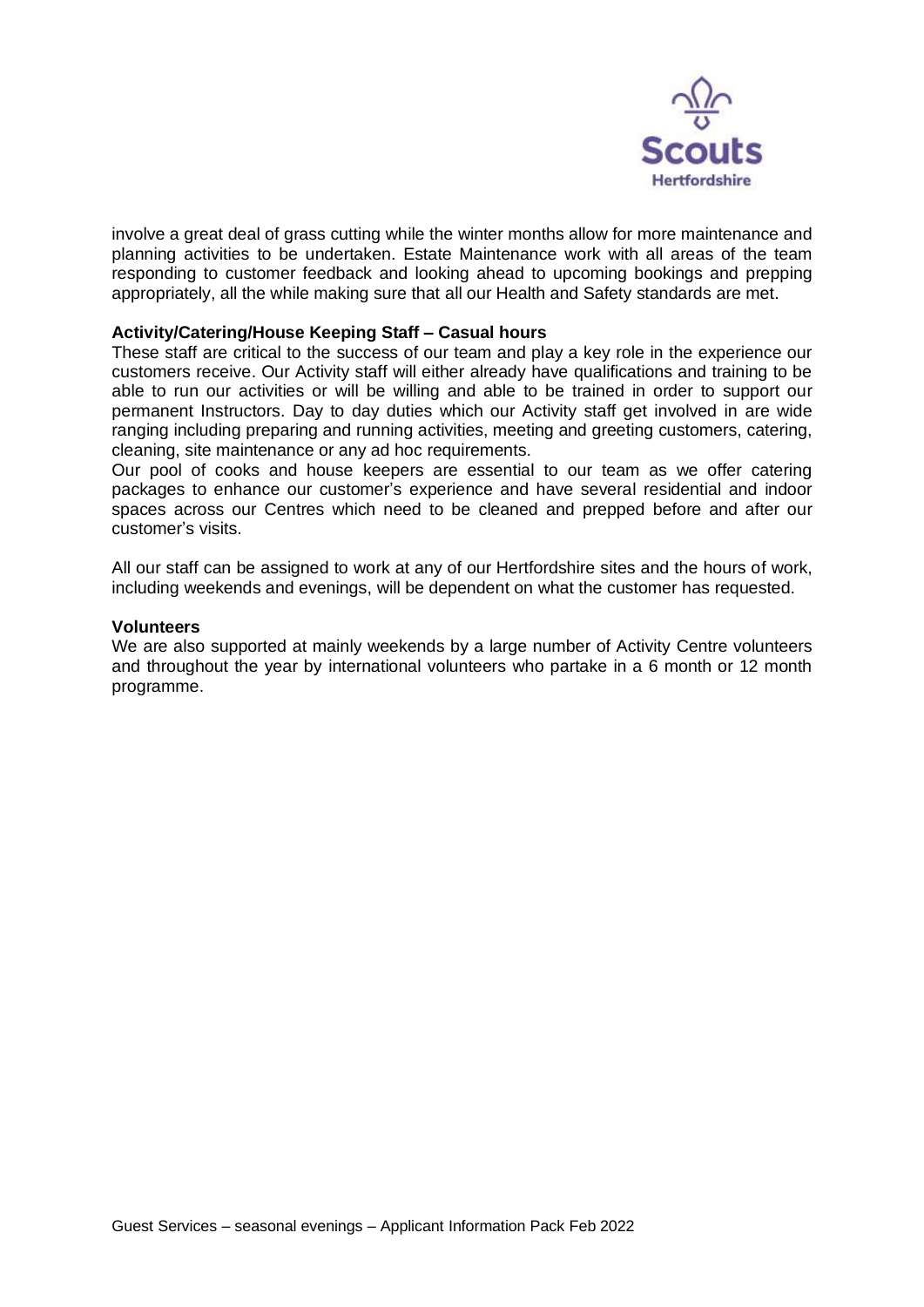

# **Guest Services – Term-time, weekdays (casual)**

# **Role summary**

As a member of our Guest Services team this is your chance to shine, as the friendly face of Hertfordshire Scouts. You will be the first point of contact for customers, whether it be face to face, by e-mail or on the phone, helping to deal with their queries and ensure their needs are met.

# **Main tasks**

You will:

Work across both the Bookings and Activities teams, to support and ensure that every customer interaction has a positive result and make a key contribution to the delivery of our growth.

Provide a point of contact for visitors and seek to personally meet the customers' needs or identify appropriate assistance for them.

Pro-actively use our system to manage the booking process from enquiry, through to visit.

Undertake a variety of day-to-day tasks ranging from meeting & greeting customers, processing payments, running the Providore, handing out and checking in activity equipment, dealing with first aid situations, locking up the site and all whilst maintaining first class customer service.

# **All team members**

Refrain from acting in a manner that in any way endangers you, fellow employees, volunteers, customers or the public.

Avoid any behaviour that discriminates against your fellow employees or potential employees on the grounds of their gender, sexual orientation, marital status, race, religion or belief, creed, colour, nationality, age, ethnic origin or disability.

Safeguard at all times confidentiality of information relating to Hertfordshire County Scout Council, its staff, volunteers and clients.

Behave in a manner that ensures the security of Hertfordshire County Scout Council property

and resources and abide by all relevant Hertfordshire County Scout Council policies and procedures, as well as Scout Association policies and procedures.

This list of duties and responsibilities is by no means exhaustive, and the post holder may be required to undertake other relevant and appropriate duties as required.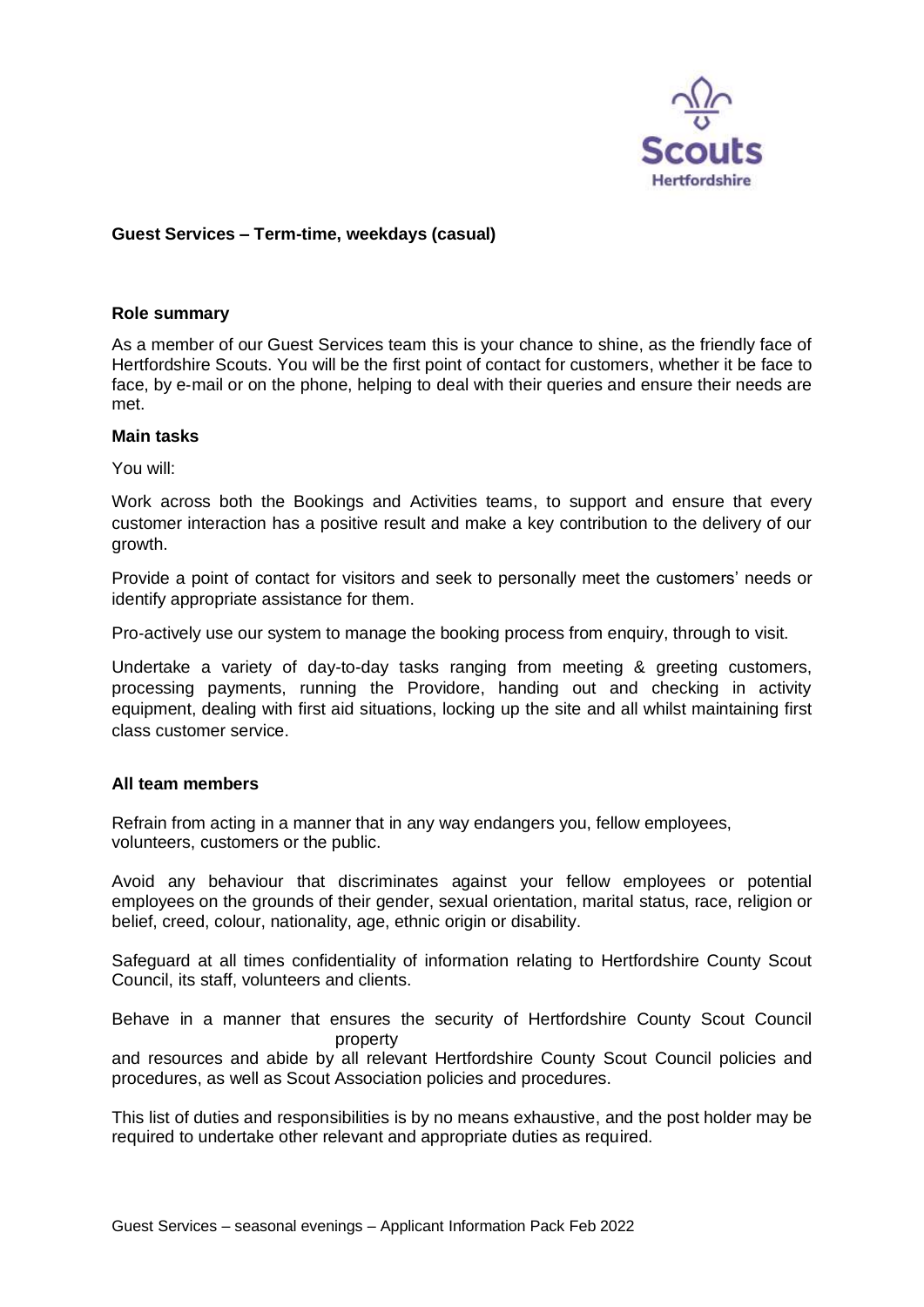

# **Person Specification**

# **When dealing with our customers, we are looking for someone who can:**

Enhance the customer experience, anticipate customer needs and meet them, pro‐ actively offers services

Sell the Centres, competently and confidently show the facilities of the Centres, book a camp/residential experience following the defined process and allocate activities effectively

Problem solve, resolve issues that may arise during customer visits, demonstrate a professional and empathetic approach

# **Whilst working as part of our team, we are looking for someone who will:**

Manage self, have an excellent attendance record, be aware of rotas and activity bookings and be in the right place at the right time

Show respect for others, be considerate to other staff and volunteers and maintain shared facilities to a high standard

Work well as part of the team, be seen as a team player by all and effectively communicate

# **When delivering activities, we are looking for someone who:**

Has an empathy for and understanding of outdoor activities

# **When supporting our facilities team, we are looking for someone who will:**

Record and report faults, ensuring those requiring immediate attention are resolved

# **Cares for our assets by demonstrating:**

Good numeracy

The ability to operate tills and serve in our Providore

Able to invoice accurately, competently uses our booking system

# **Demonstrates a commitment to ongoing learning through:**

Holding applicable qualifications and completing in‐house training

Commitment to continuous learning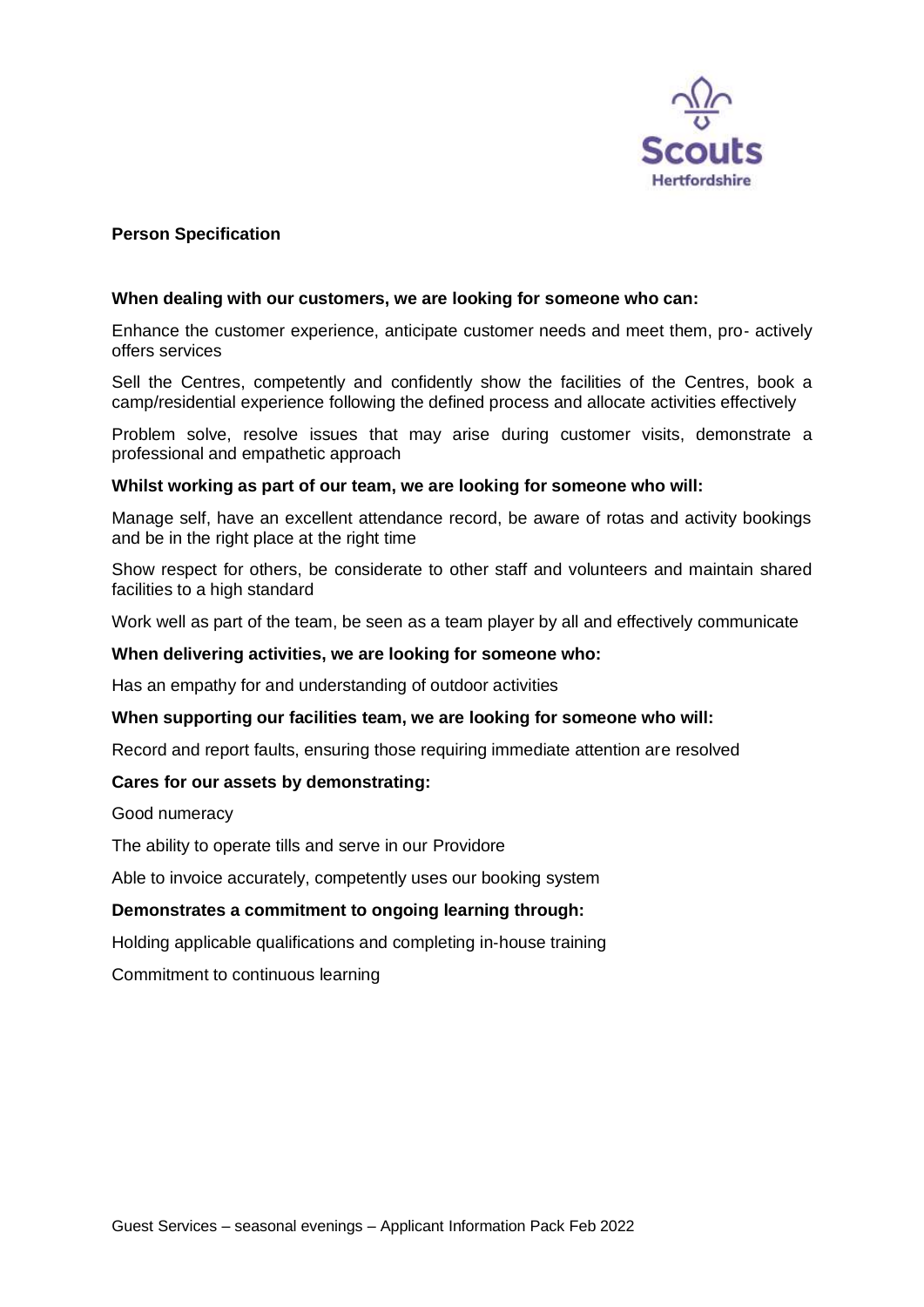

| <b>Experience</b>                                                                           |     |
|---------------------------------------------------------------------------------------------|-----|
| • Have previous experience of the outdoor activity environment                              | (D) |
| • Have a proven record of being customer focused                                            | (E) |
| <b>Expertise</b>                                                                            |     |
| • Have a basic level of numeracy and attention to detail                                    | (E) |
| • Able to manage self and workload in a busy environment                                    | (D) |
| • Represent Scouting, the County and the Centres to a wide variety of clients and users (E) |     |
| <b>Skills and attributes</b>                                                                |     |
| • Are able to work the agreed hours required by the job                                     | (E) |
| • Are able to communicate effectively both orally and in writing                            | (E) |
| • Hold a current driving licence                                                            | (D) |
| • Are I.T. literate especially in Office applications                                       | (E) |
| • Willing to attain a suitable First Aid qualification                                      | (E) |
| <b>Qualities and values</b>                                                                 |     |
| • Understanding, acceptance and demonstration of fundamental values of Scouting             | (E) |
| • Are a team player                                                                         | (E) |
| • Are committed to continuing professional and personal development                         | (E) |
| • Enjoy working with people from all ages and backgrounds                                   | (E) |
| • Are prepared to wear centre uniform                                                       | (E) |

 $E = E$ ssential HD = Highly Desirable D = Desirable